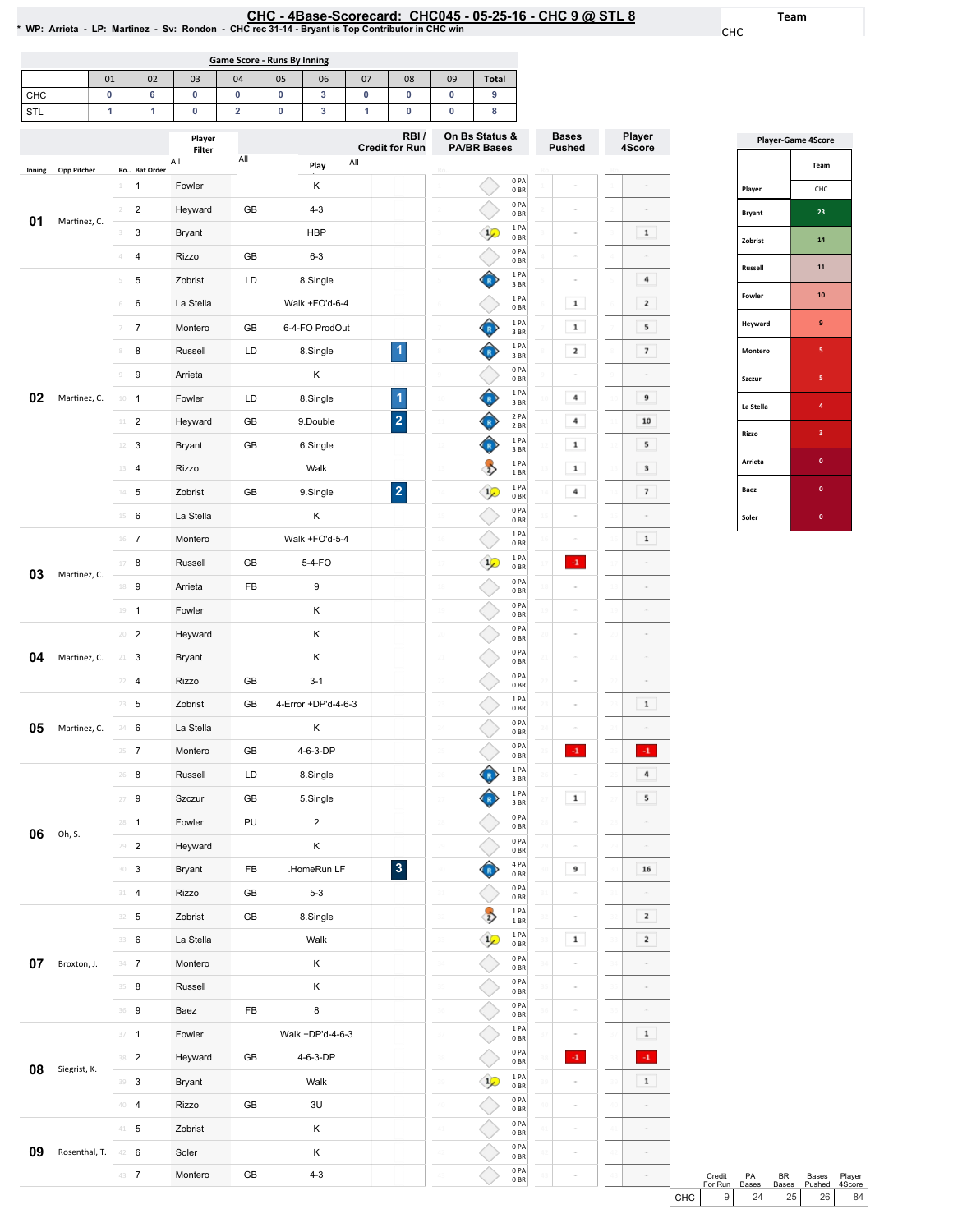<u>STL - 4Base-Scorecard: STL047 - 05-25-16 - CHC 9 @ STL 8</u><br>WP: Arrieta - LP: Martinez - Sv: Rondon - STL rec 24-23 - Bryant is Top Contributor in CHC win - Adams for STL in loss \*

| <b>CHC</b>      |  |  | ∼ |  |  |
|-----------------|--|--|---|--|--|
| <b>CTI</b><br>◡ |  |  |   |  |  |

|        |                           |            |               |                         | RBI/<br><b>Credit for Run</b> | On Bs Status &<br><b>PA/BR Bases</b> | <b>Bases</b><br><b>Pushed</b> | Player<br>4Score |
|--------|---------------------------|------------|---------------|-------------------------|-------------------------------|--------------------------------------|-------------------------------|------------------|
|        |                           |            |               |                         |                               |                                      |                               |                  |
|        | $\mathbf{1}$              | Wong       | GB            | 9.Single +FO'd-4U       | $\boldsymbol{0}$              |                                      |                               |                  |
|        | $\sqrt{2}$                | Diaz       | GB            | 4U-FO                   | $\overline{\mathbf{0}}$       |                                      |                               |                  |
| 01     | $\mathbf{3}$              | Holliday   | GB            | 5-3 ProdOut             |                               |                                      |                               |                  |
|        | $\overline{\mathbf{4}}$   | Piscotty   | LD            | 8.Single                |                               |                                      |                               |                  |
|        | $\,$ 5 $\,$               | Adams      | PU            | 4                       |                               |                                      |                               |                  |
|        | $\,6\,$                   | Molina     | GB            | $5 - 3$                 |                               |                                      |                               |                  |
| 02     | $\boldsymbol{7}$          | Grichuk    | FB            | .HomeRun RF             |                               |                                      |                               |                  |
|        | 8                         | Tejada     | GB            | $6 - 3$                 |                               |                                      |                               |                  |
|        | $\boldsymbol{9}$          | Martinez   |               | Κ                       |                               |                                      |                               |                  |
|        | $\mathbf{1}$              | Wong       | GB            | 3U                      |                               |                                      |                               |                  |
| 03     | $\sqrt{2}$                | Diaz       | GB            | $5 - 3$                 |                               |                                      |                               |                  |
|        | $\mathbf{3}$              | Holliday   |               | Κ                       |                               |                                      |                               |                  |
|        | $\overline{\mathbf{4}}$   | Piscotty   |               | Walk                    |                               |                                      |                               |                  |
|        | $\,$ 5 $\,$               | Adams      | LD            | 9.Double                |                               |                                      |                               |                  |
|        | $\,6\,$                   | Molina     | GB            | 3U ProdOut              |                               |                                      |                               |                  |
| 04     | $\boldsymbol{7}$          | Grichuk    | GB            | 9.Single                |                               |                                      |                               |                  |
|        | 8                         | Tejada     |               | Κ                       |                               |                                      |                               |                  |
|        | $\boldsymbol{9}$          | Martinez   | GB            | 1.Single                |                               |                                      |                               |                  |
|        | $\mathbf{1}$              | Wong       | FB            | $\boldsymbol{7}$        |                               |                                      |                               |                  |
|        | $\overline{2}$            | Diaz       | LD            | 7.Single                |                               |                                      |                               |                  |
|        | $\mathbf{3}$              | Holliday   | GB            | 5-3 ProdOut             |                               |                                      |                               |                  |
| 05     | $\sqrt{4}$                | Piscotty   | GB            | 5-Error                 |                               |                                      |                               |                  |
|        | $\,$ 5 $\,$               | Adams      |               | Κ                       | $\bf{0}$                      |                                      |                               |                  |
|        | $\,6\,$                   | Molina     |               | <b>HBP</b>              | $\overline{0}$                |                                      |                               |                  |
|        | $\boldsymbol{7}$          | Grichuk    | GB            | $5 - 4$                 | 0                             |                                      |                               |                  |
|        | $\bf8$                    | Tejada     | LD            | 8.Single                | $\bf{0}$                      |                                      |                               |                  |
|        | $\boldsymbol{9}$          | Hazelbaker | LD            | $\overline{\mathbf{4}}$ | $\overline{0}$                |                                      |                               |                  |
| 06     | $\mathbf{1}$              | Wong       | FB            | 9                       | $\boldsymbol{0}$              |                                      |                               |                  |
|        | $\overline{\mathbf{c}}$   | Diaz       | GB            | 5-Error                 | $\overline{\mathbf{0}}$       |                                      |                               |                  |
|        | 3                         | Holliday   | FB            | .HomeRun                | $\mathbf{3}$                  |                                      |                               |                  |
|        | $\pmb{4}$                 | Piscotty   | GB            | $6 - 3$                 | $\mathbf{0}$                  |                                      |                               |                  |
|        | $\,$ 5 $\,$               | Adams      | FB            | .HomeRun RF             | $\overline{1}$                |                                      |                               |                  |
| $07\,$ | $\mathbf 6$               | Molina     | GB            | $6 - 3$                 | $\bf{0}$                      |                                      |                               |                  |
|        | $\boldsymbol{7}$          | Grichuk    | FB            | $\boldsymbol{9}$        | $\bullet$                     |                                      |                               |                  |
|        | $\bf 8$                   | Tejada     | FB            | $\boldsymbol{9}$        | $\boldsymbol{0}$              |                                      |                               |                  |
|        | $\boldsymbol{9}$          | Moss       |               | Walk +2ndWP             | $\bullet$                     |                                      |                               |                  |
| 08     | $\mathbf{1}$              | Wong       | FB            | $\boldsymbol{9}$        | $\bf{0}$                      |                                      |                               |                  |
|        | $\sqrt{2}$                | Diaz       |               | Κ                       | $\boldsymbol{0}$              |                                      |                               |                  |
|        | $\ensuremath{\mathsf{3}}$ | Holliday   | GB            | $3 - 1$                 | 0                             |                                      |                               |                  |
|        | $\pmb{4}$                 | Piscotty   | GB            | 9.Single                | $\bf{0}$                      |                                      |                               |                  |
|        | $\,$ 5 $\,$               | Adams      | $\mathsf{LD}$ | 9.Single                | $\overline{\mathbf{0}}$       |                                      |                               |                  |
| 09     | 6                         | Molina     |               | K                       |                               |                                      |                               |                  |
|        | $\boldsymbol{7}$          | Grichuk    |               | $\mathsf K$             |                               |                                      |                               |                  |
|        | 8                         | Gyorko     | ${\sf GB}$    | $1 - 3$                 |                               |                                      |                               |                  |

|     | Credit  | <b>PA</b>       | ВR              | Bases  | Player |
|-----|---------|-----------------|-----------------|--------|--------|
|     | For Run | <b>Bases</b>    | <b>Bases</b>    | Pushed | 4Score |
| STI |         | 28 <sup>1</sup> | 20 <sup>1</sup> | 30     | 86     |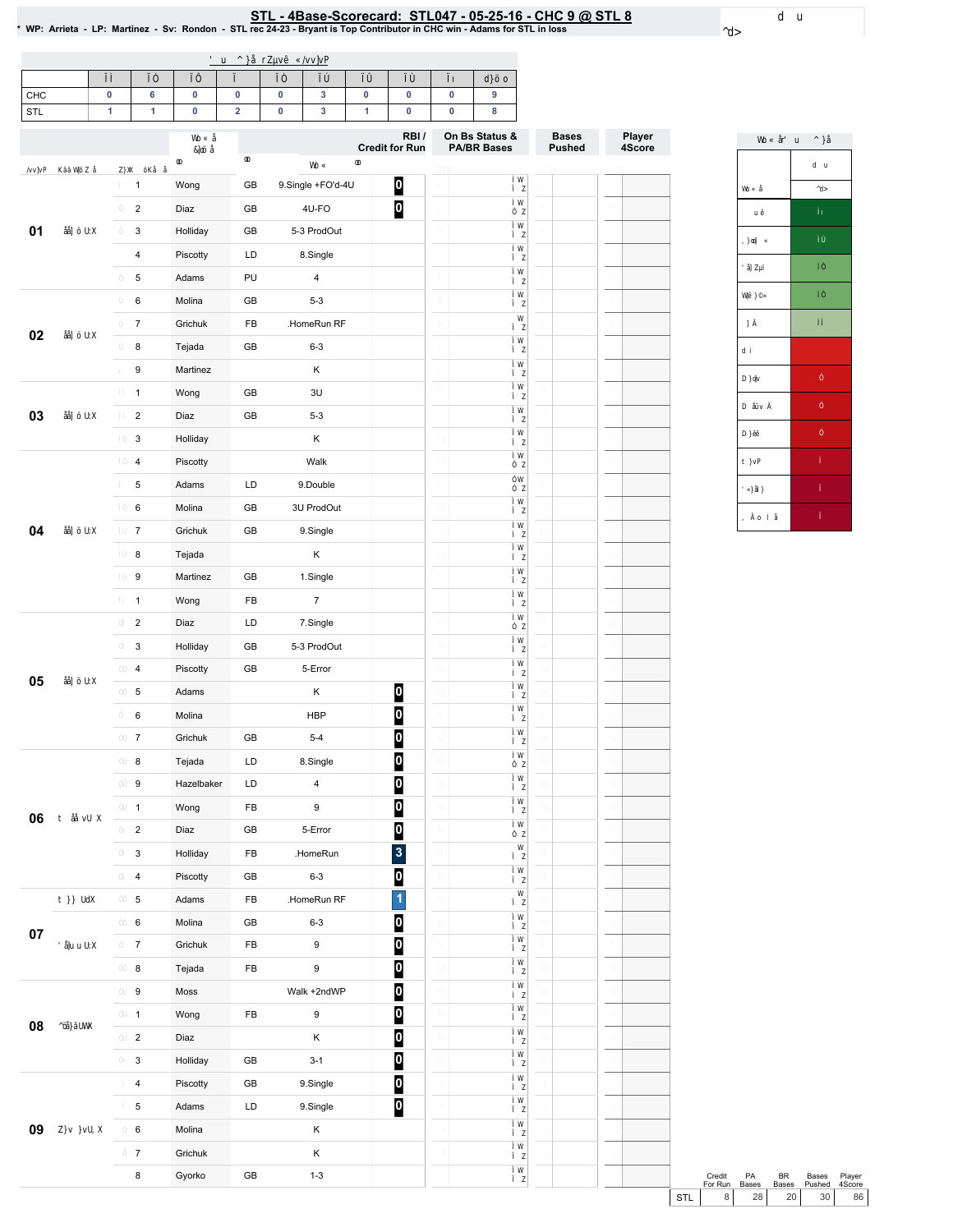# EHC - 4Base-Scorecard: CHC045 - 05-25-16 - CHC 9 @ STL 8 . و CHC - 4Base-Scorecard: CHC045 - 05-25-16 - CHC 9<br>\* WP: Arrieta - LP: Martinez - Sv: Rondon - CHC rec 31-14 - Bryant is Top Contributor in CHC win

|                | CHC - 4BaseScore - Player 4Score by Batting Order<br>CHC045 - 05-25-16 - CHC 9 @ STL 8<br>WP: Arrieta - LP: Martinez - Sv: Rondon - CHC rec 31-14 - Bryant is Top Contributor in CHC win |          |              |                |    |              |                  |           |                |    |                |  |
|----------------|------------------------------------------------------------------------------------------------------------------------------------------------------------------------------------------|----------|--------------|----------------|----|--------------|------------------|-----------|----------------|----|----------------|--|
|                |                                                                                                                                                                                          |          |              |                |    |              | <b>Bat Order</b> |           |                |    |                |  |
| Player         | Team                                                                                                                                                                                     | Position | $\mathbf{1}$ | $\overline{2}$ | 3  | 4            | 5                | 6         | $\overline{7}$ | 8  | 9              |  |
| <b>Bryant</b>  | CHC                                                                                                                                                                                      | LF       |              |                | 23 |              |                  |           |                |    |                |  |
| Zobrist        | CHC                                                                                                                                                                                      | 2B       |              |                |    |              | 14               |           |                |    |                |  |
| <b>Russell</b> | <b>CHC</b>                                                                                                                                                                               | SS       |              |                |    |              |                  |           |                | 11 |                |  |
| Fowler         | CHC                                                                                                                                                                                      | CF       | 10           |                |    |              |                  |           |                |    |                |  |
| Heyward        | CHC                                                                                                                                                                                      | RF       |              | 9              |    |              |                  |           |                |    |                |  |
| <b>Montero</b> | CHC                                                                                                                                                                                      | С        |              |                |    |              |                  |           | 5              |    |                |  |
| <b>Szczur</b>  | CHC                                                                                                                                                                                      | PH       |              |                |    |              |                  |           |                |    | $\overline{5}$ |  |
| La Stella      | CHC                                                                                                                                                                                      | 3B       |              |                |    |              |                  | 4         |                |    |                |  |
| Rizzo          | CHC                                                                                                                                                                                      | 1B       |              |                |    | $\mathbf{3}$ |                  |           |                |    |                |  |
| Arrieta        | CHC                                                                                                                                                                                      | P        |              |                |    |              |                  |           |                |    | $\bf{0}$       |  |
| Baez           | <b>CHC</b>                                                                                                                                                                               | PH-3B    |              |                |    |              |                  |           |                |    | $\mathbf 0$    |  |
| Soler          | CHC                                                                                                                                                                                      | PH       |              |                |    |              |                  | $\bullet$ |                |    |                |  |

|               | CHC - 4Score Box - Player Totals<br>None<br>WP: Arrieta - LP: Martinez - Sv: Rondon - CHC rec 31-14 - Bryant is Top Contributor in CHC win |                         |                |                |                 |                     |                |                |                          |  |  |  |  |
|---------------|--------------------------------------------------------------------------------------------------------------------------------------------|-------------------------|----------------|----------------|-----------------|---------------------|----------------|----------------|--------------------------|--|--|--|--|
| Player        | Team Position                                                                                                                              | Batting<br>Order<br>Nbr | Credit For Run | PA Bases       | <b>BR</b> Bases | <b>Bases Pushed</b> | Player 4Score  | Appearances    | <b>Productivity Rate</b> |  |  |  |  |
| Bryant        | CHC LF                                                                                                                                     | 3                       | 3              | $\overline{7}$ | 3               | 10                  | 23             | 5              | 4.600                    |  |  |  |  |
| Zobrist       | CHC 2B                                                                                                                                     | 5                       | $\overline{2}$ | $\overline{4}$ | 4               | $\overline{4}$      | 14             | 5              | 2.800                    |  |  |  |  |
| Russell       | CHC SS                                                                                                                                     | 8                       | $\mathbf{1}$   | 3              | 6               | $\mathbf{1}$        | 11             | 4              | 2.750                    |  |  |  |  |
| Fowler        | CHC CF                                                                                                                                     | $\mathbf{1}$            | $\mathbf{1}$   | $\overline{2}$ | 3               | $\overline{4}$      | 10             | 5              | 2.000                    |  |  |  |  |
| Heyward       | CHC RF                                                                                                                                     | $\overline{2}$          | $\overline{2}$ | $\overline{2}$ | $\overline{2}$  | 3                   | 9              | 5              | 1.800                    |  |  |  |  |
| Montero       | CHC C                                                                                                                                      | $\overline{7}$          | $\mathbf 0$    | $\overline{2}$ | 3               | $\mathsf 0$         | 5              | 5              | 1.000                    |  |  |  |  |
| Szczur        | CHC PH                                                                                                                                     | 9                       | 0              | $\mathbf{1}$   | 3               | $\mathbf{1}$        | 5              | $\mathbf{1}$   | 5.000                    |  |  |  |  |
| La Stella     | CHC 3B                                                                                                                                     | 6                       | $\mathbf 0$    | $\overline{2}$ | $\mathbf 0$     | $\overline{2}$      | $\overline{4}$ | $\overline{4}$ | 1.000                    |  |  |  |  |
| Rizzo         | CHC 1B                                                                                                                                     | 4                       | $\mathbf 0$    | $\mathbf{1}$   | $\mathbf{1}$    | $\overline{1}$      | 3              | 5              | 0.600                    |  |  |  |  |
| Arrieta       | CHC P                                                                                                                                      | 9                       | $\pmb{0}$      | $\mathbf 0$    | $\mathsf 0$     | $\mathsf 0$         | $\pmb{0}$      | $\overline{2}$ | 0.000                    |  |  |  |  |
| Baez          | CHC PH-3B                                                                                                                                  | 9                       | $\mathbf 0$    | 0              | $\mathsf 0$     | $\mathsf 0$         | $\mathbf 0$    | $\mathbf{1}$   | 0.000                    |  |  |  |  |
| Soler         | CHC PH                                                                                                                                     | 6                       | $\pmb{0}$      | $\mathbf 0$    | $\pmb{0}$       | $\pmb{0}$           | $\mathbf 0$    | $\mathbf{1}$   | 0.000                    |  |  |  |  |
| <b>Totals</b> |                                                                                                                                            |                         | 9              | 24             | 25              | 26                  | 84             | 43             | 1.953                    |  |  |  |  |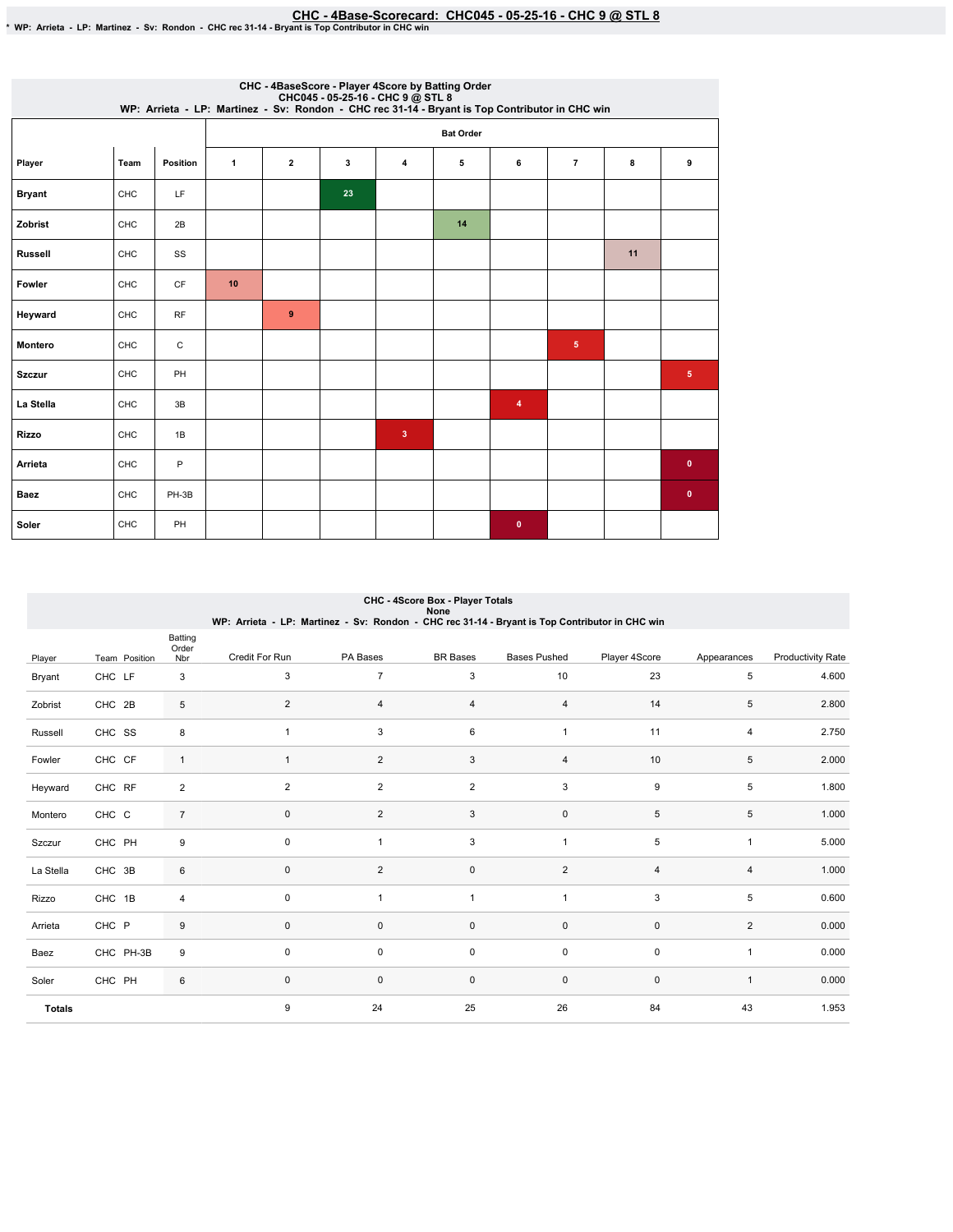STL-4Base-Scorecard:STL047-05-25-16-CHC9@ STL8 \*WP:Arrieta-LP:Martinez-Sv:Rondon-STLrec24-23-BryantisTopContributorinCHCwin-AdamsforSTLinloss

| STL - 4BaseScore - Player 4Score by Batting Order<br>STL047 - 05-25-16 - CHC 9 @ STL 8<br>WP: Arrieta - LP: Martinez - Sv: Rondon - STL rec 24-23 - Bryant is Top Contributor in CHC win - Adams for STL in loss |            |              |                      |                         |    |    |                  |              |                |             |                |  |  |
|------------------------------------------------------------------------------------------------------------------------------------------------------------------------------------------------------------------|------------|--------------|----------------------|-------------------------|----|----|------------------|--------------|----------------|-------------|----------------|--|--|
|                                                                                                                                                                                                                  |            |              |                      |                         |    |    | <b>Bat Order</b> |              |                |             |                |  |  |
| Player                                                                                                                                                                                                           | Team       | Position     | $\mathbf{1}$         | $\overline{\mathbf{2}}$ | 3  | 4  | 5                | 6            | $\overline{7}$ | 8           | 9              |  |  |
| <b>Adams</b>                                                                                                                                                                                                     | STL        | 1B           |                      |                         |    |    | 19               |              |                |             |                |  |  |
| Holliday                                                                                                                                                                                                         | STL        | <b>LF</b>    |                      |                         | 18 |    |                  |              |                |             |                |  |  |
| Grichuk                                                                                                                                                                                                          | STL        | <b>CF</b>    |                      |                         |    |    |                  |              | 13             |             |                |  |  |
| <b>Piscotty</b>                                                                                                                                                                                                  | STL        | RF           |                      |                         |    | 13 |                  |              |                |             |                |  |  |
| Diaz                                                                                                                                                                                                             | <b>STL</b> | SS           |                      | 11                      |    |    |                  |              |                |             |                |  |  |
| Tejada                                                                                                                                                                                                           | <b>STL</b> | 3B           |                      |                         |    |    |                  |              |                | 4           |                |  |  |
| Molina                                                                                                                                                                                                           | STL        | $\mathtt{C}$ |                      |                         |    |    |                  | $\mathbf{3}$ |                |             |                |  |  |
| <b>Martinez</b>                                                                                                                                                                                                  | STL        | P            |                      |                         |    |    |                  |              |                |             | $\overline{2}$ |  |  |
| <b>Moss</b>                                                                                                                                                                                                      | STL        | PH-LF        |                      |                         |    |    |                  |              |                |             | $\overline{2}$ |  |  |
| Wong                                                                                                                                                                                                             | STL        | 2B           | $\blacktriangleleft$ |                         |    |    |                  |              |                |             |                |  |  |
| Gyorko                                                                                                                                                                                                           | STL        | PH           |                      |                         |    |    |                  |              |                | $\mathbf 0$ |                |  |  |
| Hazelbaker                                                                                                                                                                                                       | STL        | PH           |                      |                         |    |    |                  |              |                |             | $\bf{0}$       |  |  |

|               |        |               |                         |                |                | STL - 4Score Box - Player Totals<br><b>None</b> |                     | WP: Arrieta - LP: Martinez - Sv: Rondon - STL rec 24-23 - Bryant is Top Contributor in CHC win - Adams for STL in loss |                |                          |
|---------------|--------|---------------|-------------------------|----------------|----------------|-------------------------------------------------|---------------------|------------------------------------------------------------------------------------------------------------------------|----------------|--------------------------|
| Player        |        | Team Position | Batting<br>Order<br>Nbr | Credit For Run | PA Bases       | <b>BR</b> Bases                                 | <b>Bases Pushed</b> | Player 4Score                                                                                                          | Appearances    | <b>Productivity Rate</b> |
| Adams         | STL 1B |               | 5                       | $\overline{c}$ | $\overline{7}$ | $\overline{2}$                                  | 8                   | 19                                                                                                                     | 5              | 3.800                    |
| Holliday      | STL LF |               | 3                       | 3              | 4              | 0                                               | 11                  | 18                                                                                                                     | 5              | 3.600                    |
| Grichuk       | STL CF |               | $\overline{7}$          | $\overline{2}$ | 5              | $\mathbf{1}$                                    | 5                   | 13                                                                                                                     | 5              | 2.600                    |
| Piscotty      | STL RF |               | 4                       | $\mathbf{1}$   | $\overline{4}$ | 5                                               | 3                   | 13                                                                                                                     | 5              | 2.600                    |
| Diaz          | STL SS |               | $\overline{2}$          | $\mathbf 0$    | 3              | 8                                               | $\pmb{0}$           | 11                                                                                                                     | 5              | 2.200                    |
| Tejada        | STL 3B |               | 8                       | 0              | $\mathbf{1}$   | 3                                               | 0                   | $\overline{4}$                                                                                                         | 4              | 1.000                    |
| Molina        | STL C  |               | 6                       | $\mathbf 0$    |                | $\mathsf 0$                                     | $\overline{2}$      | 3                                                                                                                      | 5              | 0.600                    |
| Martinez      | STL P  |               | 9                       | $\mathbf 0$    | $\mathbf{1}$   | 0                                               | 1                   | $\overline{2}$                                                                                                         | $\overline{2}$ | 1.000                    |
| Moss          |        | STL PH-LF     | 9                       | $\mathbf 0$    | 1              | $\mathbf{1}$                                    | 0                   | $\overline{2}$                                                                                                         | $\mathbf{1}$   | 2.000                    |
| Wong          | STL 2B |               | $\mathbf{1}$            | $\mathbf 0$    | $\mathbf{1}$   | $\mathsf 0$                                     | $\mathsf 0$         | $\overline{1}$                                                                                                         | 5              | 0.200                    |
| Gyorko        | STL PH |               | 8                       | $\mathbf 0$    | 0              | 0                                               | $\mathsf 0$         | $\mathbf 0$                                                                                                            | $\mathbf{1}$   | 0.000                    |
| Hazelbaker    | STL PH |               | 9                       | 0              | 0              | $\mathbf 0$                                     | $\mathbf 0$         | $\mathbf 0$                                                                                                            | $\mathbf{1}$   | 0.000                    |
| <b>Totals</b> |        |               |                         | 8              | 28             | 20                                              | 30                  | 86                                                                                                                     | 44             | 1.955                    |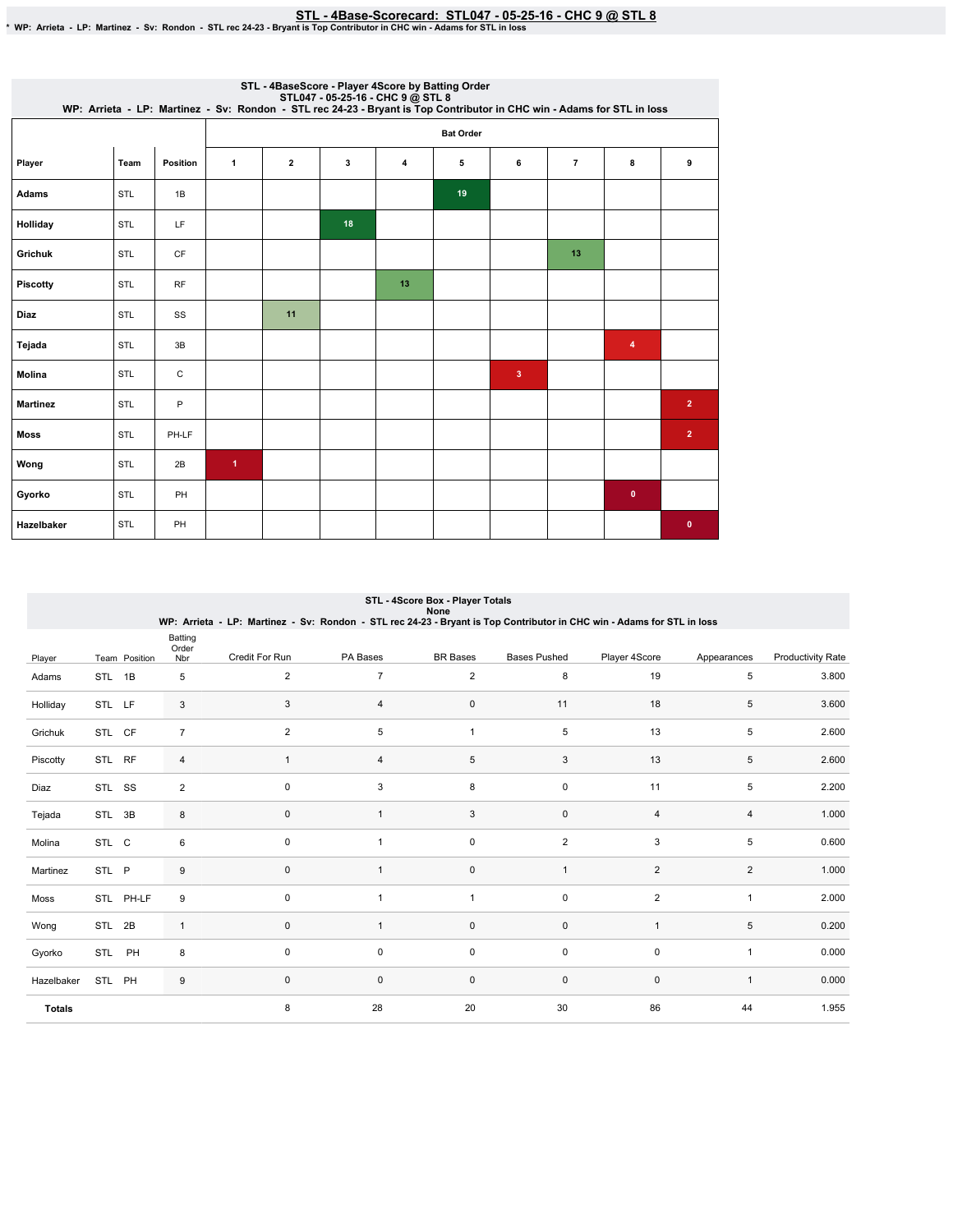### Bat Order | Player | Inning | PlayText | LOBStatus Credit For Run PA Bases BR Bases Bases Pushed Player 4Score 1 | Fowler 01 K 02 8.Single 03 K 06 2 08 Walk+DP'd-4-6-3 **Player Totals** 2 Heyward 01 4-3 02 | 9.Double 04 K 06 K 08 4-6-3-DP **Player Totals** 3 Bryant 01 HBP Left on 1st 02 6.Single 04 K 06 | HomeRun LF 08 | Walk Left on 1st **Player Totals** 4 Rizzo 01 6-3 02 | Walk Left on 2nd 04 3-1 06 5-3 08 3U **Player Totals** 5 Zobrist 02 8.Single 9.Single Left on 1st 05 4-Error +DP'd-4-6-3 07 | 8.Single | Left on 2nd 09 K **Player Totals** 6 La Stella 02 K Walk+FO'd-6-4 05 K 07 | Walk Left on 1st **Player Totals** Soler 09 K **Player Totals** 7 Montero 02 6-4-FO ProdOut 03 **Walk +FO'd-5-4** 05 4-6-3-DP 07 K 09 4-3 **Player Totals** 8 Russell 02 8.Single 03 5-4-FO Left on 1st 06 | 8.Single 07 K **Player Totals** 9 Arrieta 02 K 03 9 **Player Totals Szczur** 06 | 5.Single **Player Totals** Baez 07 8 **Player Totals Grand Total** 0 0 0 0 0 0 1 1 3 4 9 0 0 0 0 0 0 0 0 0 0 0 0 0 0 0 1 1 2 3 4 10 0 0 0 0 0 0 2 2 2 4 10 0 0 0 0 0 0 0 0 0 0 0 0 0 0 -1 -1 2 2 2 3 9 0 0 0 1 0 1 3 1 5 0 0 0 0 0 0 3 4 0 9 16 0 0 1 0 1  $\frac{3}{2}$  7  $\frac{3}{2}$  10 23 0 0 0 0 0 0 0 1 1 1  $1$  3 0 0 0 0 0 0 0 0 0 0 0 0 0 0 0 0 0 0  $\boxed{0}$  1  $\boxed{1}$   $\boxed{1}$   $\boxed{3}$ 0 1 3 0 4 2 1 0 4 7 0 0 1 0 1 0 1 1 0 2 0 0 0 0 0 0 2 4 4 4 14 0 0 0 0 0 0 0 1 0 1 2 0 0 0 0 0 0 0 1 0 1 2 0 2 0 2 4 0 0 0 0 0 0  $\begin{array}{c|c|c|c|c|c} \hline \Omega & \Omega & \Omega & \Omega \end{array} \hspace{1.5cm} \begin{array}{c|c|c} \hline \Omega & \Omega & \Omega \end{array} \hspace{1.5cm} \begin{array}{c|c|c} \hline \Omega & \Omega & \Omega \end{array} \end{array}$ 0 1 3 1 5 0 0 1 0 1 0 0 -1 -1 0 0 0 0 0 0 0 0 0 0 0 0  $\boxed{0}$  2 3  $\boxed{0}$  5 1 1 3 2 7 0 1 0 -1 0 0 1 3 0 4 0 0 0 0 0 0 1 3 6 1 11 0 0 0 0 0 0 0 0 0 0 0 0  $\overline{0}$   $\overline{0}$   $\overline{0}$   $\overline{0}$   $\overline{0}$   $\overline{0}$   $\overline{0}$ 0 1 3 1 5  $\boxed{0}$  1  $\boxed{3}$  1  $\boxed{5}$ 0 0 0 0 0 0  $\overline{0}$   $\overline{0}$   $\overline{0}$   $\overline{0}$   $\overline{0}$   $\overline{0}$   $\overline{0}$  $\frac{9}{9}$  24 25 26 34 Detail by Bat Order/Player

## <u>CHC - 4Base-Scorecard: CHC045 - 05-25-16 - CHC 9 @ STL 8</u>

\* WP: Arrieta-LP: Martinez- Sv: Rondon- CHC rec 31-14 - Bryant is Top Contributor in CHC win